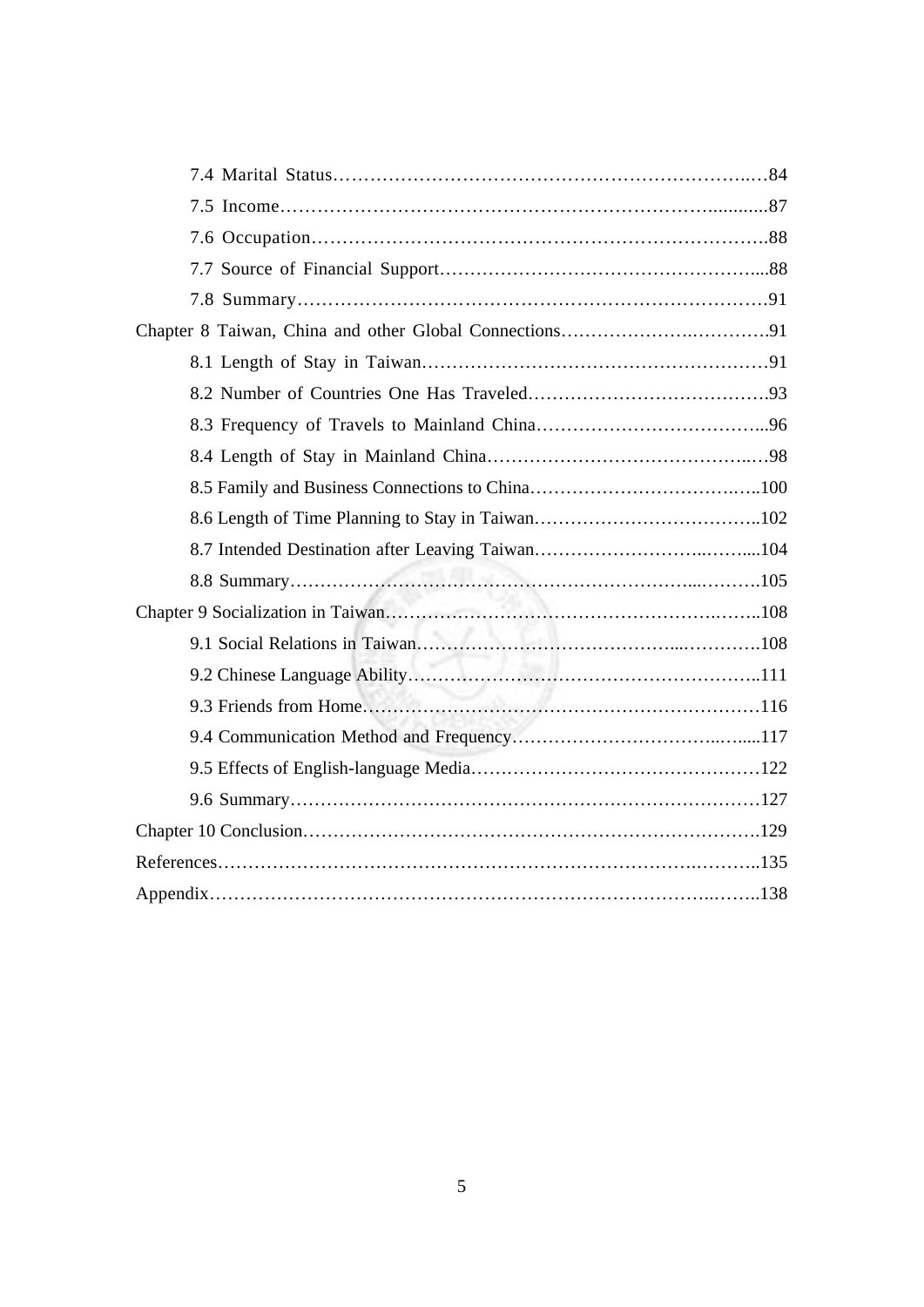## **Tables**

| Table 3-1: Foreign population and naturalization in Taiwan 1982-200336                  |
|-----------------------------------------------------------------------------------------|
|                                                                                         |
|                                                                                         |
| Table 6-3: Political Inclinations in terms Highest Frequency Countries of Respondent    |
|                                                                                         |
| Table 6-4: Foreigner's Political Inclinations in Terms of their Country's Level of      |
|                                                                                         |
| Table 6-5: Foreigners' Political Inclinations in Terms of their Country's Geographic    |
|                                                                                         |
|                                                                                         |
|                                                                                         |
| Table 7-3: Foreigners' Political Inclinations in Terms of their Education Level82       |
| Table 7-4: Foreigners' Political Inclinations in Terms of their Marital Status84        |
|                                                                                         |
| Table 7-6: Foreigners' Political Inclinations in Terms of their Occupation88            |
| Table 8-1: Foreigners' Political Inclinations in Terms of Time They've Stayed           |
|                                                                                         |
| Table 8-2: Foreigners' Political Inclinations in Terms of Number of Countries They've   |
|                                                                                         |
| Table 8-3: Foreigner's Political Inclinations in Terms of Times They've Visited         |
|                                                                                         |
| Table 8-4: Foreigners' Political Inclinations in Terms of Time They've                  |
|                                                                                         |
| Table 8-5: Foreigners' Political Inclinations in Terms of Their Connections to Mainland |
|                                                                                         |
| Table 9-1: Foreigner's Political Inclinations in Terms of Their Friends in Taiwan109    |
| Table 9-2: Foreigners' Political Inclinations in Terms of Chinese Reading Ability112    |
| Table 9-3: Foreigners' Political Inclinations and Their Chinese Speaking Ability113     |
| Table 9-4: Foreigners' Political Inclinations in Terms of Chinese Writing Ability114    |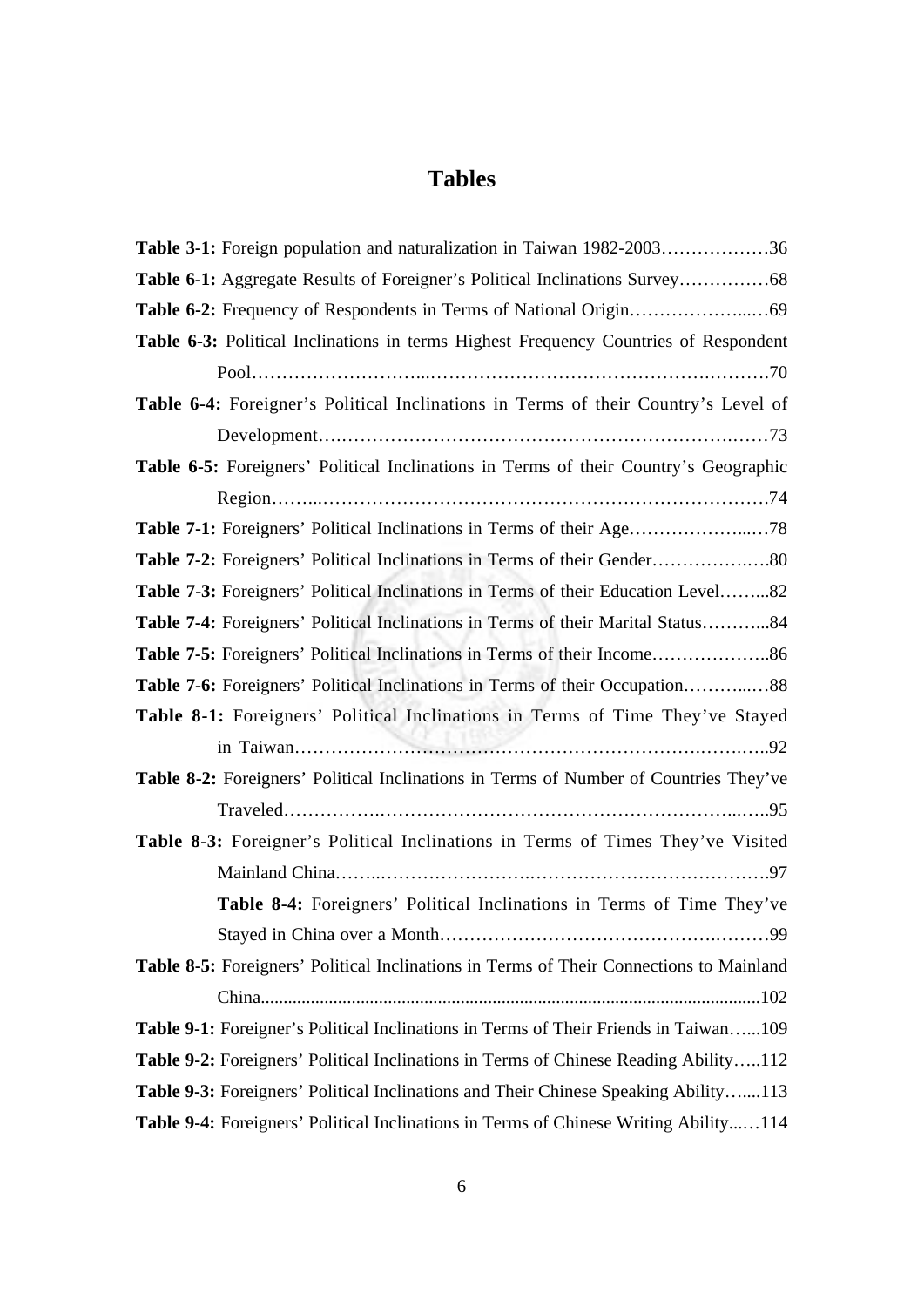| <b>Table 9-5:</b> Foreigner's Political Inclinations in Terms of Their Contact via Regular Mail |
|-------------------------------------------------------------------------------------------------|
|                                                                                                 |
| <b>Table 9-6:</b> Foreigners' Political Inclinations in Terms of Their Contact via Phone with   |
|                                                                                                 |
| <b>Table 9-7:</b> Foreigners' Political Inclinations in Terms of Their Contact via E-mail with  |
|                                                                                                 |
| <b>Table 9-8:</b> Foreigners' Political Inclinations in Terms of How Frequently They Read the   |
|                                                                                                 |
| <b>Table 9-9:</b> Foreigners' Political Inclinations in Terms of How Frequently They Read the   |
|                                                                                                 |
| <b>Table 9-10:</b> Foreigners' Political Inclinations in Terms of How Frequently They Read      |
|                                                                                                 |